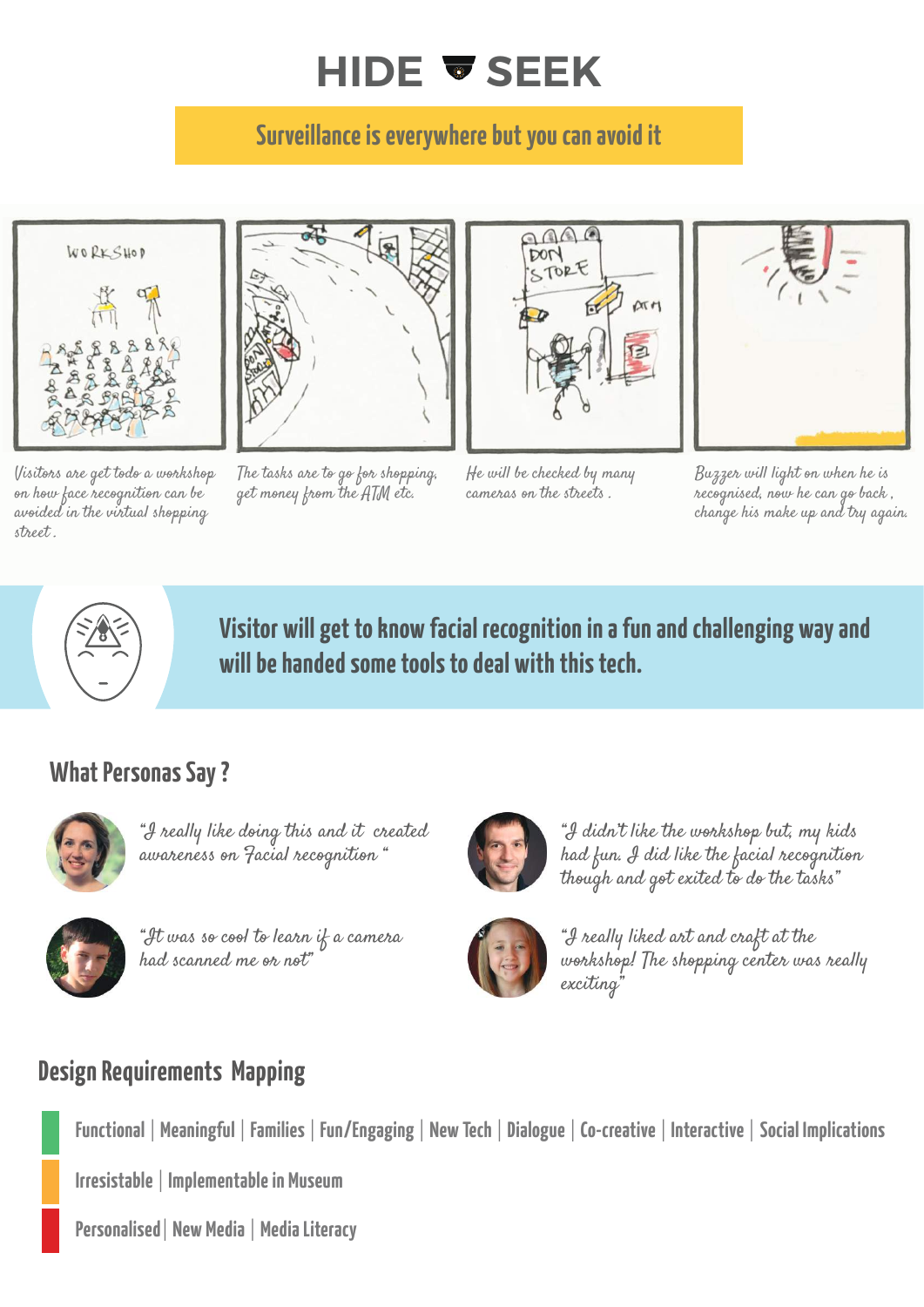# DATA **/ ZAP**

### **Humans do transactions with personal data**



Daan sees Data zap. He asks his father to come with him. They see a cube with videos and flashing lights inside and decide to go in.



When Daan and Erik enter the room, they are invited by a monster in the virtual space asking them to play the game



When Daan sees a virtual object the installation tells him that he has to give personal data in order to move on. He gets an incentive if he decides to do so.



Monster says Daan is a safe player when he does not give out too much personal data for incentives. He is not safe if he chooses to hand in a lot of personal data for incentives.



**This installation will create awareness of how often we get asked for personal data and how easily we give these data away.**

#### **What Personas Say ?**



"Karlijn: My husband and my son really liked it but for me it's too complicated"



#### **Design Requirements Mapping**

**Functional** | **Meaningful** | **Families** | **Fun/Engaging** | **New Tech** | **Dialogue** | **Co-creative** | **Interactive** | **Social Implications**

**Irresistable** | **Implementable in Museum**

**Personalised**| **New Media** | **Media Literacy**

"I'm not as fast as my son. But I really like watching him playing the game"



"I immediately loved the game. I think it's cool that I play with the whole body and the game is all around







"I like experimenting with movements but I don't really get the game"